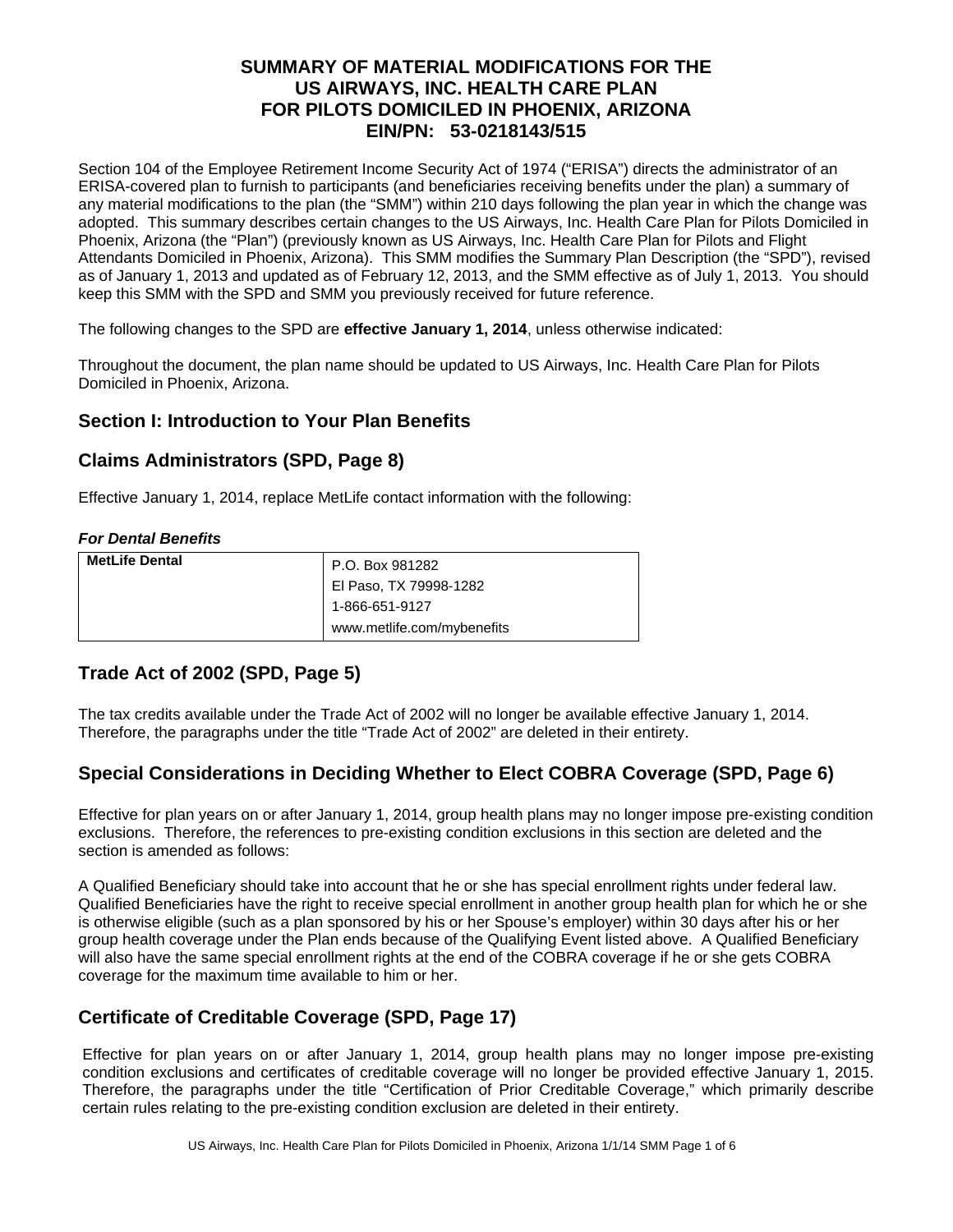# **Section II: General Plan Information**

# **Who Pays For The Plan (SPD, Page 24)**

This section is amended, effective September 16, 2013, to clarify the treatment of same-sex Spouses under federal law and the laws of certain states for purposes of state income tax by adding a paragraph to the end of this section, as follows:

A same-sex Spouse will be treated as a Spouse for federal income tax purposes, which means that an active employee may pay for such coverage with pre-tax dollars, and no income will be imputed to an employee or retiree for that coverage or treated as taxable for federal tax purposes. However, state tax treatment of coverage provided to same-sex Spouses may differ. Where required, the Company will impute the value of coverage for a same-sex Spouse to the employee or retiree for state tax purposes.

# **Subrogation and Reimbursement (SPD, Pages 29-31)**

Effective January 1, 2014, replace this section with the following:

The Plan has a right to subrogation and reimbursement.

Subrogation applies when the Plan has paid benefits on your behalf for a Sickness or Injury for which a third party is considered responsible. The right to subrogation means that the Plan is substituted to and shall succeed to any and all legal claims that you may be entitled to pursue against any third party for the benefits that the Plan has paid that are related to the Sickness or Injury for which a third party is considered responsible. The Plan has the right to subrogate 100% of the benefits paid or to be paid on your behalf.

The right to reimbursement means that if a third party causes or is alleged to have caused a Sickness or Injury for which you receive a settlement, judgment, or other recovery from any third party, you must use those proceeds to fully return to the Plan 100% of any benefits you received for that Sickness or Injury.

The following persons and entities are considered third parties:

- A person or entity alleged to have caused you to suffer a Sickness, Injury or damages, or who is legally responsible for the Sickness, Injury or damages.
- Any insurer or other indemnifier of any person or entity alleged to have caused or who caused the Sickness, Injury or damages.
- The Plan Sponsor.
- Any person or entity who is or may be obligated to provide benefits or payments to you, including benefits or payments for underinsured or uninsured motorist protection, no-fault or traditional auto insurance, medical payment coverage (auto, homeowners or otherwise), workers' compensation coverage, other insurance carriers or third party administrators.
- Any person or entity that is liable for payment to you on any equitable or legal liability theory.

You agree as follows:

- You will cooperate with the Plan in protecting the Plan's legal and equitable rights to subrogation and reimbursement in a timely manner, including, but not limited to:
	- Notifying the Plan, in writing, of any potential legal claim(s) you may have against any third party for acts which caused benefits to be paid or become payable.
	- Providing any relevant information requested by the Plan.
	- Signing and/or delivering such documents as the Plan or the Plan's agents reasonably requests to secure the subrogation and reimbursement claim.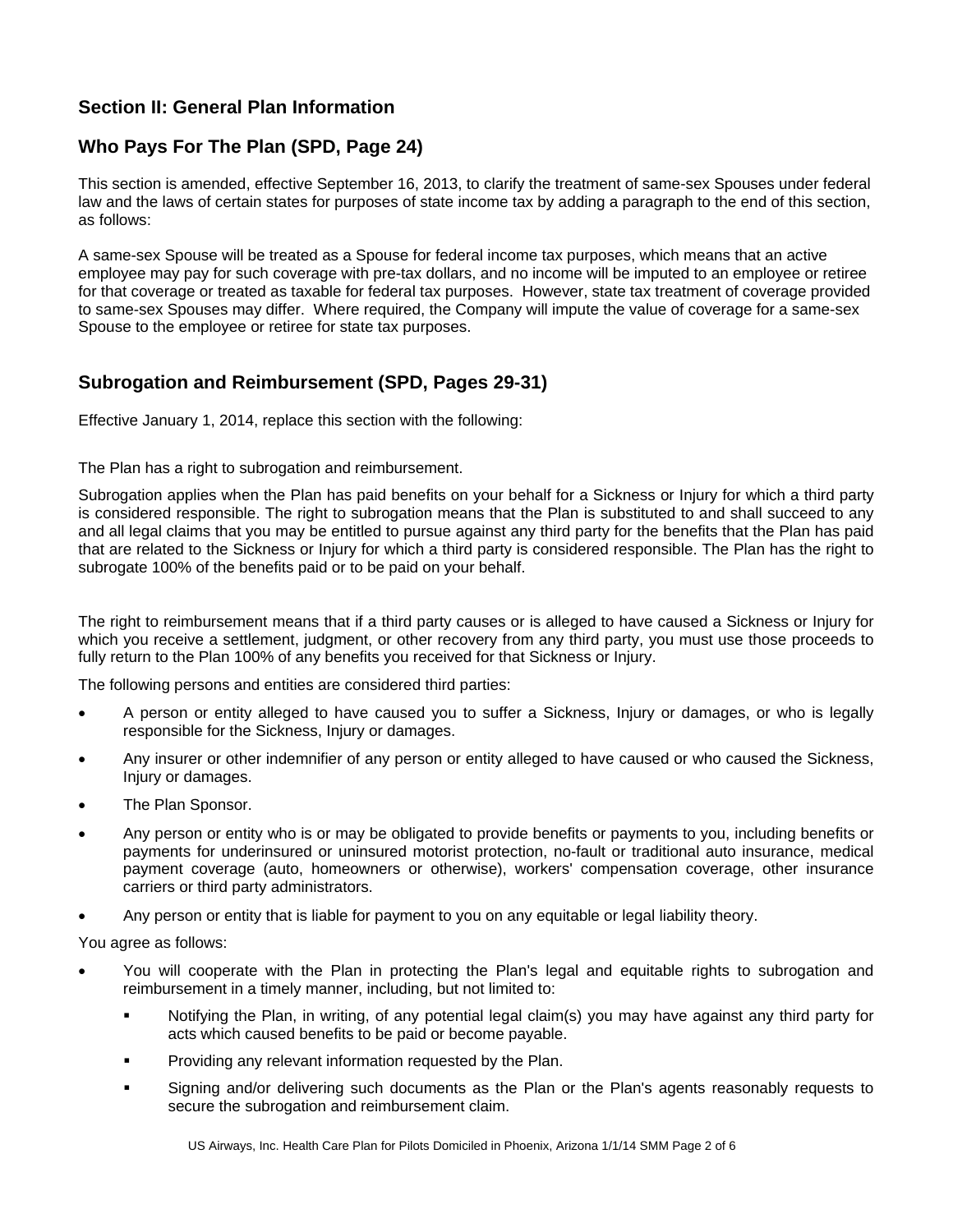- Responding to requests for information about any accident or injuries.
- Making court appearances.
- Obtaining the Plan's or its agents' consent before releasing any party from liability or payment of medical expenses.
- Complying with the terms of this section.

Your failure to cooperate with us is considered a breach of contract. As such, the Plan has the right to terminate your benefits, deny future benefits, take legal action against you, and/or set off from any future benefits the value of benefits the Plan has paid relating to any Sickness or Injury alleged to have been caused or caused by any third party to the extent not recovered by the Plan due to you or your representative not cooperating with us. If the Plan incurs attorneys' fees and costs in order to collect third party settlement funds held by you or your representative, the Plan has the right to recover those fees and costs from you. You will also be required to pay interest on any amounts you hold which should have been returned to the Plan.

- The Plan has a first priority right to receive payment on any claim against a third party before you receive payment from that third party. The Plan has the right to 100% reimbursement in a lump sum and has the right to recover interest on the amount paid by the Plan because of the actions of a third-party. Further, the Plan's first priority right to payment is superior to any and all claims, debts or liens asserted by any medical providers, including but not limited to hospitals or emergency treatment facilities, that assert a right to payment from funds payable from or recovered from an allegedly responsible third party and/or insurance carrier.
- The Plan's subrogation and reimbursement rights apply to full and partial settlements, judgments, or other recoveries paid or payable to you or your representative, no matter how those proceeds are captioned or characterized. Payments include, but are not limited to, economic, non-economic, and punitive damages. The Plan is not required to help you to pursue your claim for damages or personal injuries and the Plan is not responsible for your attorney's fees, expenses and costs. The Plan is not subject to any state laws or equitable doctrines, including but not limited to the so-called "Fund Doctrine" or "Common Fund Doctrine" or "Attorney's Fund Doctrine," which would purport to require the Plan to reduce its recovery by any portion of a covered person's attorney's fees and costs,
- Regardless of whether you have been fully compensated or made whole, the Plan may collect from you the proceeds of any full or partial recovery that you or your legal representative obtain, whether in the form of a settlement (either before or after any determination of liability) or judgment, no matter how those proceeds are captioned or characterized. Proceeds from which the Plan may collect include, but are not limited to, economic, non-economic, and punitive damages. No "collateral source" rule, any "Made-Whole Doctrine" or "Make-Whole Doctrine," claim of unjust enrichment, nor any other equitable doctrine or state law shall limit or defeat the Plan's subrogation and reimbursement rights.
- Benefits paid by the Plan may also be considered to be benefits advanced.
- If you receive any payment from any party as a result of Sickness or Injury, and the Plan alleges some or all of those funds are due and owed to the Plan, you shall hold those funds in trust, either in a separate bank account in your name or in your attorney's trust account. You agree that you will serve as a trustee over those funds to the extent of the benefits the Plan has paid.
- The Plan's rights to recovery will not be reduced due to your own negligence.
- Upon the Plan's request, you will assign to the Plan all rights of recovery against third parties, to the extent of the benefits the Plan has paid for the Sickness or Injury.
- The Plan may, at its option, take necessary and appropriate action to preserve its rights under these subrogation provisions, including but not limited to, providing or exchanging medical payment information with an insurer, the insurer's legal representative or other third party and filing suit in your name, which does not obligate the Plan in any way to pay you part of any recovery we might obtain.
- You may not accept any settlement that does not fully reimburse the Plan, without its written approval.
- The Plan has the authority and discretion to resolve all disputes regarding the interpretation of the language stated herein.
- In the case of your wrongful death or survival claim, the provisions of this section apply to your estate, the personal representative of your estate, and your heirs or beneficiaries.

US Airways, Inc. Health Care Plan for Pilots Domiciled in Phoenix, Arizona 1/1/14 SMM Page 3 of 6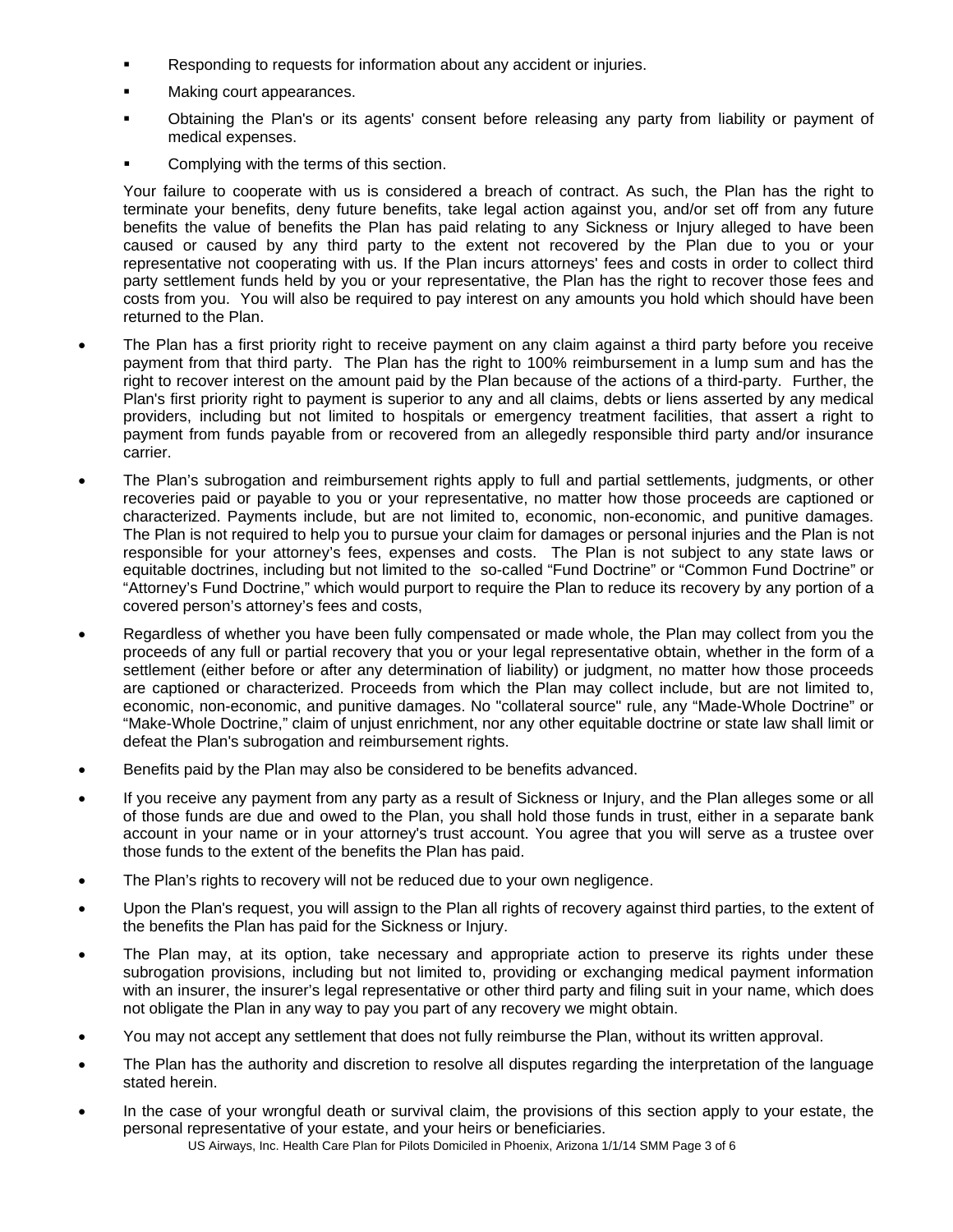- No allocation of damages, settlement funds or any other recovery, by you, your estate, the personal representative of your estate, your heirs, your beneficiaries or any other person or party, shall be valid if it does not reimburse the Plan for 100% of its interest unless the Plan provides written consent to the allocation.
- The provisions of this section apply to the parents, guardian, or other representative of a Dependent child who incurs a Sickness or Injury caused by a third party. If a parent or guardian may bring a claim for damages arising out of a minor's Sickness or Injury, the terms of this subrogation and reimbursement clause shall apply to that claim.
- If a third party causes or is alleged to have caused you to suffer a Sickness or Injury while you are covered under this Plan, the provisions of this section continue to apply, even after you are no longer covered.
- The Plan and all individuals and entities administering the terms and conditions of the Plan's subrogation and reimbursement rights have such powers and duties as are necessary to discharge its duties and functions, including the exercise of its discretionary authority to (1) construe and enforce the terms of the Plan's subrogation and reimbursement rights and (2) make determinations with respect to the subrogation amounts and reimbursements owed to the Plan.

*Note: If these subrogation and reimbursement provisions conflict with the subrogation and reimbursement/right to recovery provisions in an insurance contract governing benefits at issue, the subrogation and reimbursement provisions in the insurance contract will govern.* 

# **Definitions (SPD Page 35)**

### **Domestic Partners (SPD, Page 35)**

Effective September 16, 2013, clarify that a domestic partner may not be married to a participant by replacing the second bullet under the definition of domestic partner with the following:

 Neither Partner can be married to anyone and both you and your Partner must have dissolved any prior marriages through death or divorce.

Effective September 16, 2013, delete the first bullet designating marriage certificates as a category of documents required to demonstrate a valid domestic partnership.

#### **Spouse (SPD, Page 40)**

Effective September 16, 2013, the definition of spouse is replaced in its entirety with the following:

Spouse refers to a person who is married to an enrolled employee or retiree under the laws of any U.S. or foreign jurisdiction having the legal authority to sanction such marriage, as evidenced by a valid marriage certificate.

# **Section III: Medical and Prescription Drug Plans**

#### *Gender Reassignment Benefit (GRB)*

For information on Company policies about transgender issues, refer to the Employee Handbook located on Wings. The Gender Reassignment Benefit (GRB) provides coverage due to Gender Identity Disorder under the US Airways Inc. Health Benefit Plan, US Airways Inc. Health Options Plan and US Airways Inc. Health Care Plan for PHX based Pilots effective 1/1/2014.

This benefit is available to active employees and retirees. This benefit is not available to spouses, Companyrecognized Domestic Partners and other eligible dependents.

The GRB **only** offers benefits on an in-network basis.

The GRB offers a \$75,000 surgical benefit and a \$10,000 travel reimbursement for the entire time the employee/retiree is covered under a US Airways Inc. or American Airlines Group medical Option.

- If you change Network/Claims Administrators, any balances incurred as a member under your previous Network/Claims Administrator will carry over to your new Network/Claims Administrator
- If you receive the GRB while covered under a US Airways sponsored medical option and later become covered under an American Airlines sponsored medical option, then the amount of benefits provided are deducted from your available GRB under the American Airlines sponsored medical benefit.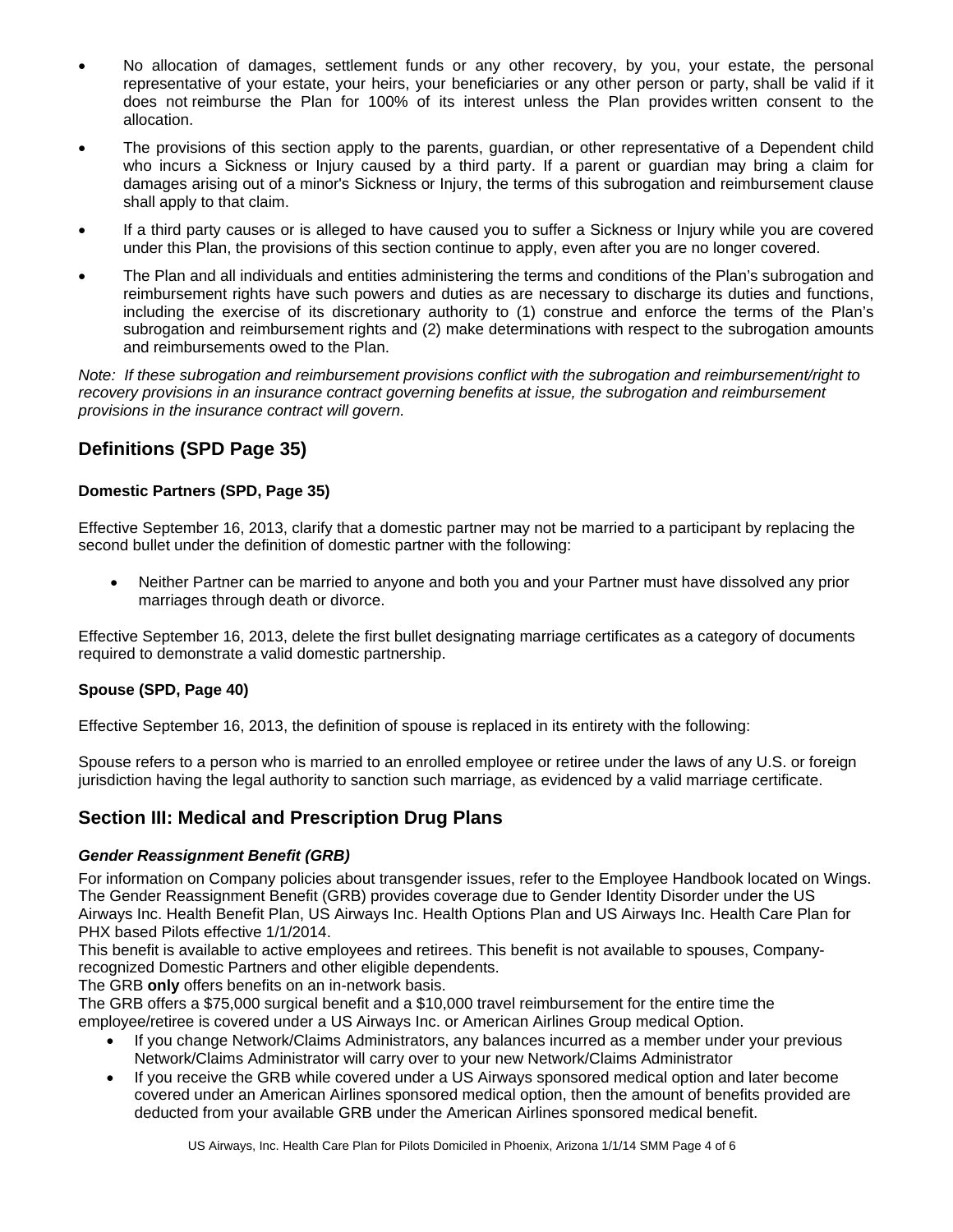#### **Preauthorization for the GRB**

You must have approval from the Network/Claims Administrator both at the time you begin your treatment and at the time you are admitted for surgery.

Failure to obtain preauthorization both at the time you begin treatment and at the time you are admitted for surgery will result in denial of your claims.

Each Network/Claims Administrator has board certified providers and facilities available in-network.

#### **GRB Coverage**

The Plan pays the following benefits in-network:

- Continuous hormone replacement (hormones of the desired gender), including laboratory testing to monitor the safety of continuous hormone therapy.
- Evaluation and diagnosis by a psychological professional and psychotherapy, as set forth in standard treatment protocols.
- Genital revision surgery and bilateral mastectomy or bilateral augmentation mammoplasty, as applicable to the desired gender.
- Any co-insurance or co-payments amounts for in-network medical visits and prescription drugs do not accumulate toward the \$75,000.
- Prescription drugs and mental health treatment associated with the GRB are considered under the medical option's behavioral and mental health and prescription drug provisions; subject to applicable provisions, limitations and exclusions.

#### **Surgical Benefit In-Network**

Surgical benefits are limited to one bilateral mastectomy or bilateral augmentation mammoplasty, and one genital revision surgery for the entire time the employee/retiree is covered under the Standard Option as an active employee or the Retiree Standard Medical Option.

Subsequent surgical revisions, modifications or reversals are excluded from coverage.

Consideration for benefits is guided by the most current standards of care as published by the World Professional Association for Transgender Health (WPATH) and by the provisions, limitations and exclusions as set forth by the medical options.

#### **Travel Reimbursement**

Gender reassignment surgery is performed at limited locations in the United States, and most patients will need to travel outside their immediate home area.

If travel is required for surgery because it is not offered in your immediate home area, travel to an in-network surgery provider and lodging expenses will be reimbursed up to a maximum of \$10,000, regardless of your Network/Claims Administrator, even if you change administrators.

To be eligible for reimbursement, travel must be:

- over 100 miles away from your home
- be by air, rail, bus or car
- to an in-network provider within the 48 contiguous United States

The \$10,000 covers you and one caretaker to travel with you for in-network surgery only.

Lodging expenses for you and your caretaker include: hotel or motel room, car rental, tips and cost of meals while you are not hospitalized. Your caretaker's meals while you are hospitalized are included. Itemized receipts will be required by your Network/Claims Administrator. Contact your Network/Claims

Administrator for instructions on receiving reimbursement for your expenses.

### **Section VII: Flexible Benefits Plan**

# **How Much You Can Deposit In Your DCSA (SPD, Page 81)**